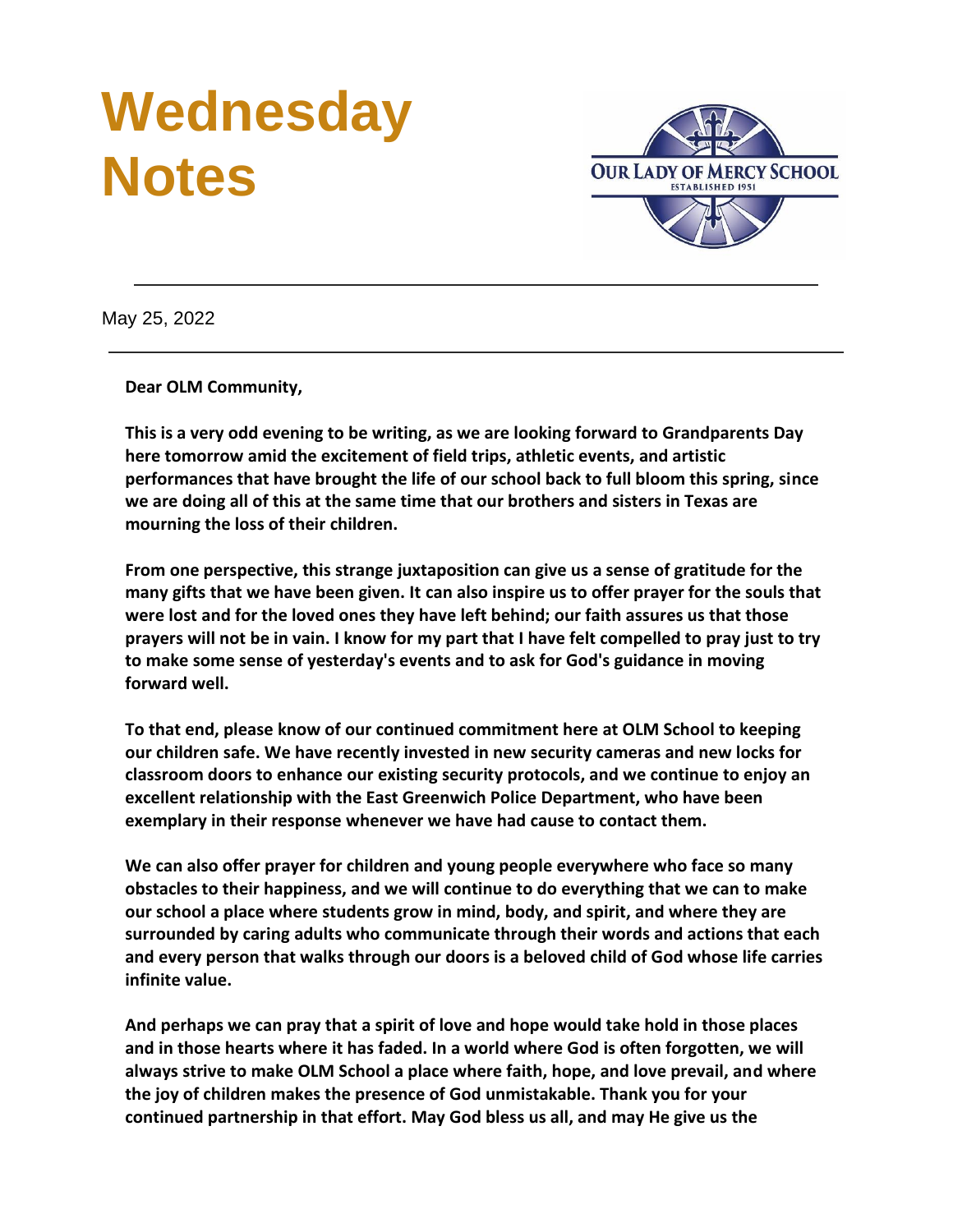**wisdom, the courage, and the love that we need to lead our children through these difficult times.**

## **The Week Ahead**

**Thursday, May 26** Ascension Thursday/Grandparents Day 9:00 am Mass; Formal Uniforms **Thursday, May 26** Band Practice 2:30-3:15 pm **Thursday, May 26** Beloved Meeting 2:30-3:30 pm **Thursday, May 26** Choir Practice 3:30-4:30 pm **Friday, May 27** Last Day for the Stock the Pantry Food Drive **Friday, May 27** Youth Ministry Meeting 6:30-9:00 pm **Monday, May 30** Memorial Day: No School **Tuesday, May 31** Eighth Grade Retreat

## **Grandparents' Day!**

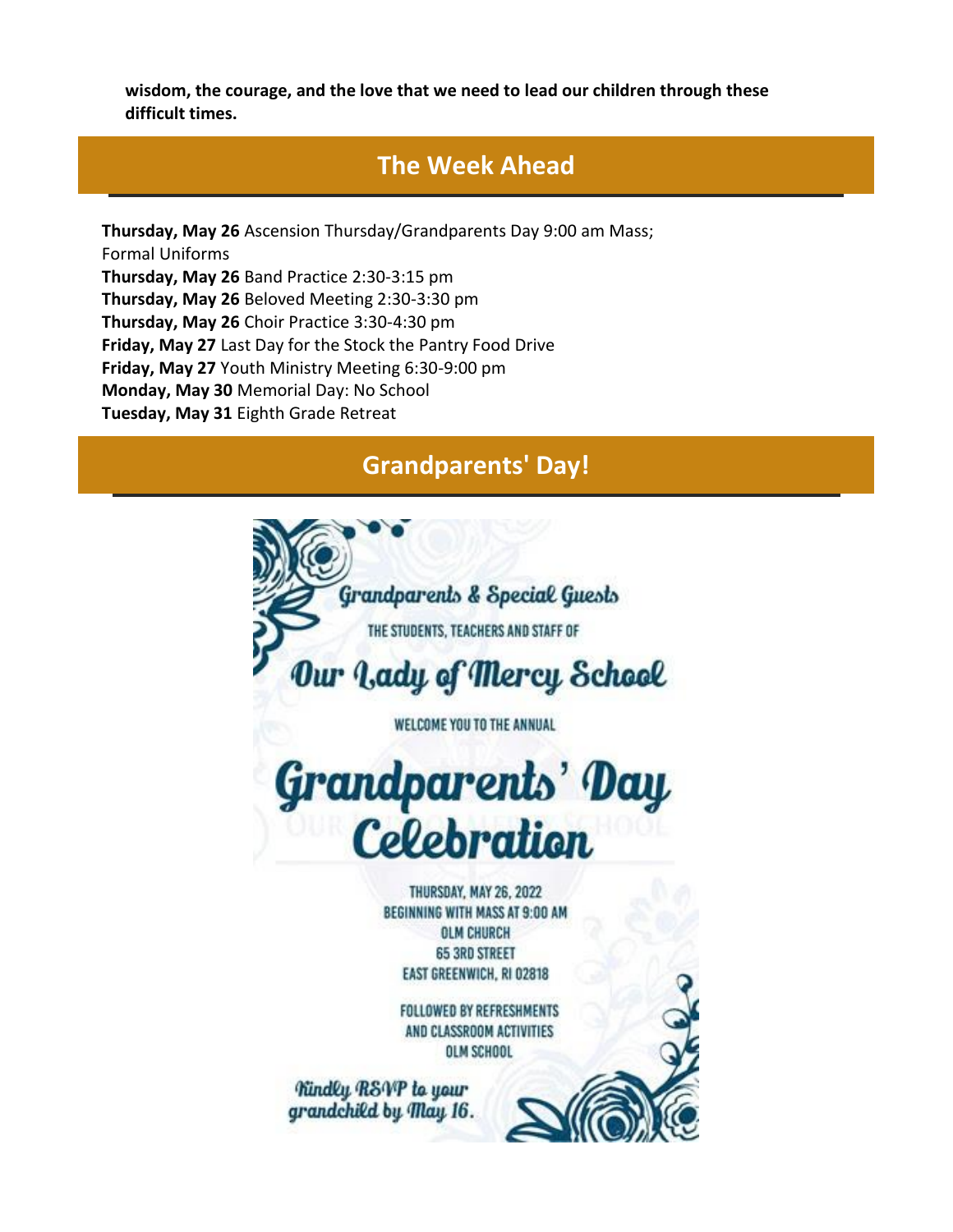# **Spiritual Life**



### **BELOVED**

**The next meeting of Beloved, our ministry for middle school girls, is tomorrow, May 26 from 2:30-3:30 pm. All young ladies in Grades 6-8 are welcome to attend!**

### **YOUTH MINISTRY**

**Youth Ministry returns this Friday, May 27 with a reflection on prayer and a trivia night! All students in Grades 6-8 are welcome to attend!**



# "To the Height of Prayer"

Middle School Youth Ministry Friday, May 27. 6:30pm-9:00pm, OLM Gym

Talk and Discussion on the importance of pgrsonal praygr. Followed by: TRIVIA COMPETITION

## Teams of 3. Prizes for the winners! Sign up your team in the Theology room by Wednesday, May 25!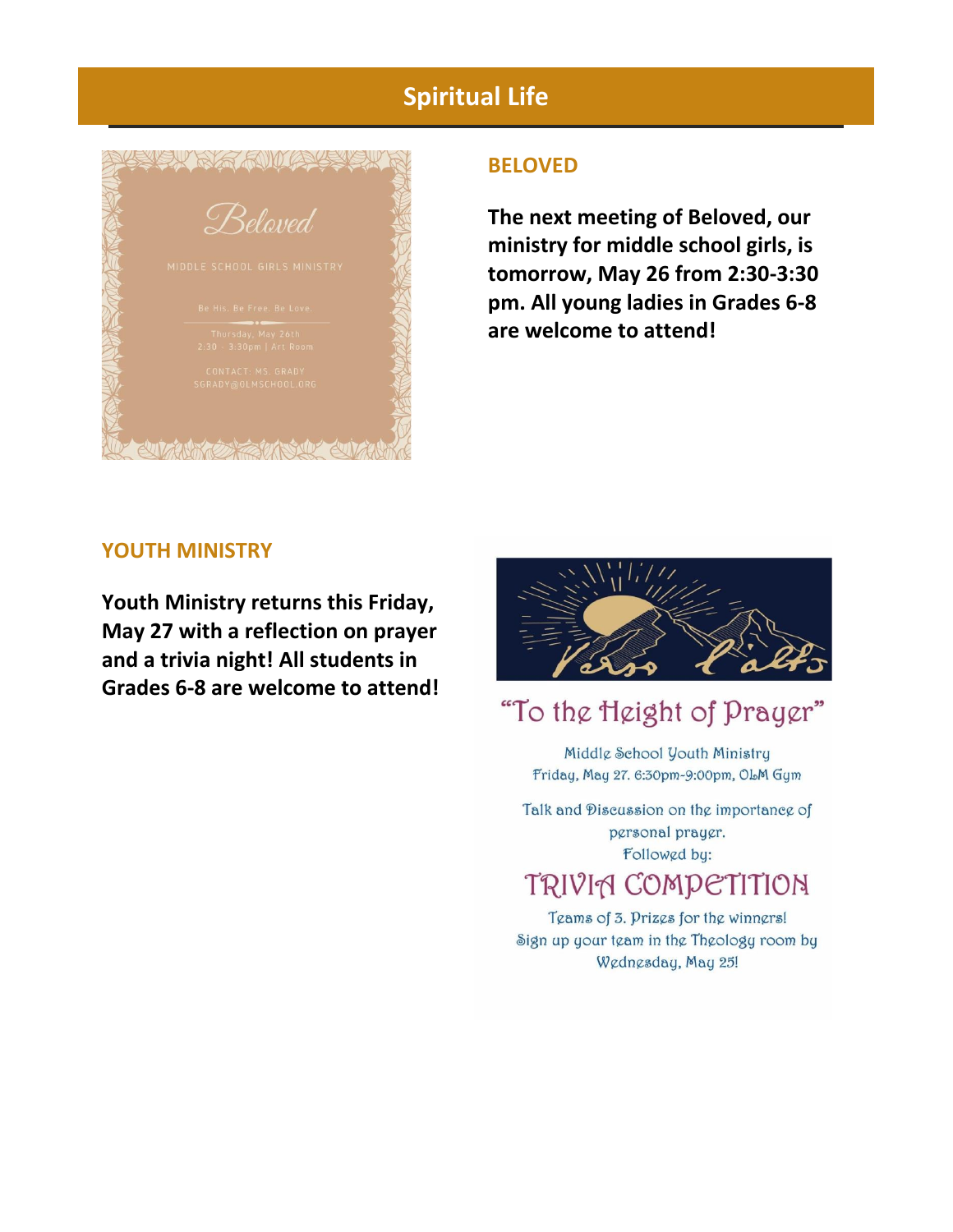

# **STOCK THE PANTRY FOOD DRIVE**

Help Us Stock the Shelves of The Mercy House Food Pantry for the Upcoming Summer Months

OLM School will be collecting non-perishable food items to benefit Mercy House. Students are asked to bring in one item each week from the collection schedule below. Donation bins will be set-up at each drop-off door each morning. All items collected will be delivered to Mercy House where volunteers will sort and stock the shelves of The Mercy House Food Pantry for the upcoming summer months.

| Week  | May 2nd - | Canned Meats & Protein: Ham, Spam,                |
|-------|-----------|---------------------------------------------------|
| One   | May 6th   | Chicken, Tuna and Beans                           |
| Week  | May 9th-  | Condiments: Ketchup, Relish, Mayonnaise, Mustard, |
| Two   | May 13th  | Salad Dressing, Cooking Oils & Sprays             |
| Week  | May 16th- | Canned Meals: Chef Boyardee, Spaghettios,         |
| Three | May 20th  | Chili, Baked Beans, Soups and Stews               |
| Week  | May 23rd- | Breakfast & Dessert items: Cookies, Canned Fruits |
| Four  | May 27th  | Jams, Jellies, Cold Cereals, Pancake Mix & Syrup  |



Thank you for your goodwill offering! **Enjoy Your Summer!**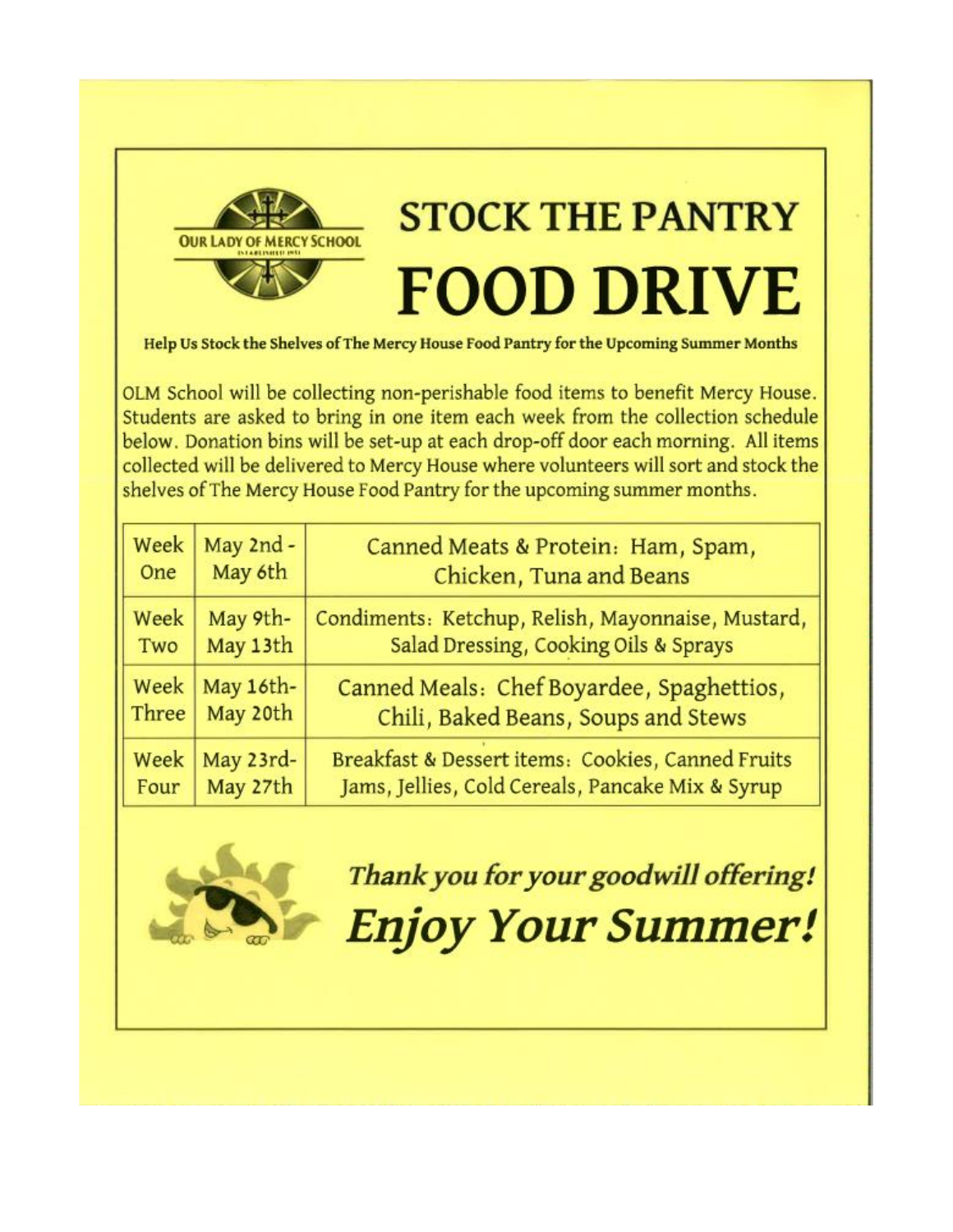## **PTG News**



#### **PTG PRESIDENT'S MESSAGE**

Be sure to save yourself time and stress by ordering your SchoolKidz Kit for the first day of school. Additional details are below. Have a wonderful holiday weekend! - Gaiya Berube

#### **JOIN THE PTG TEAM!**

Nominations for the 2022-2023 PTG Board are now open and we'd love for you to join the team! Take a look at this flyer for additional details about what the PTG does. If you're interested in helping with events like Trunk-or-Treat, the Father-Daughter Dance, or the Mother-Son Frent, consider joining the Cocials teaml

Please review the PTG positions and complete the nomination form to volunteer or to nominate someone you know who is interested. Even if you aren't interested in a board role, there are plenty of support roles to fill. Please contact olmptg@gmail.com with questions.

#### **ORDER YOUR STUDENT'S SCHOOLKIDZ KIT**

Save yourself time and let Schoolkidz provide your child's school supplies for you! Schoolkidz assembles student supply kits based on what each teacher has indicated is needed. Kits are shipped directly to the school. No muss, no fuss. For order details, please refer to the Schoolkids kits flyer. The deadline to order is June 17!

#### **CONTINUED ON THE FOLLOWING PAGE...**

**Be sure to save yourself time and stress by ordering your SchoolKidz Kit for the first day of school. Order information and deadline details are provided in the PTG Newsletter. Have a wonderful holiday weekend!**

# [Click Here for PTG Newsletter](https://r20.rs6.net/tn.jsp?f=001dYzLyaQnjQfRidMx3t325AL8A3IIIQlreCtVbzv2GgyOu90ZXagM8sz2VOFQscVdDZs_jIv5ZXfrKKxOuzmuOKrMPaHoqmxLfg3c2cuFWtW-5KoulMXHJx94AR8-Ralr8sHianawZ2l_IhkxBQGEGrw_hB_b1PU-pKk6GiMma3KhXvp54Aw_bZ7KJmarYfa-znsrxTRKqEXfe_bniM4QsyztA-_BRsIITMRZEUfcs3w=&c=&ch=)

## **Thank You, Mr. Tremblay!**

After a year of leading the music, band, and choir programs at OLM, Mr. Tremblay will be moving with his family to pursue very exciting new opportunities for his recording and performing career in Nashville, TN. While we are sad to see him go after the great work he has done with our students this year, we wish him and his family the very best in the years to come. One day, we'll all be able to say that we knew him before he was famous!

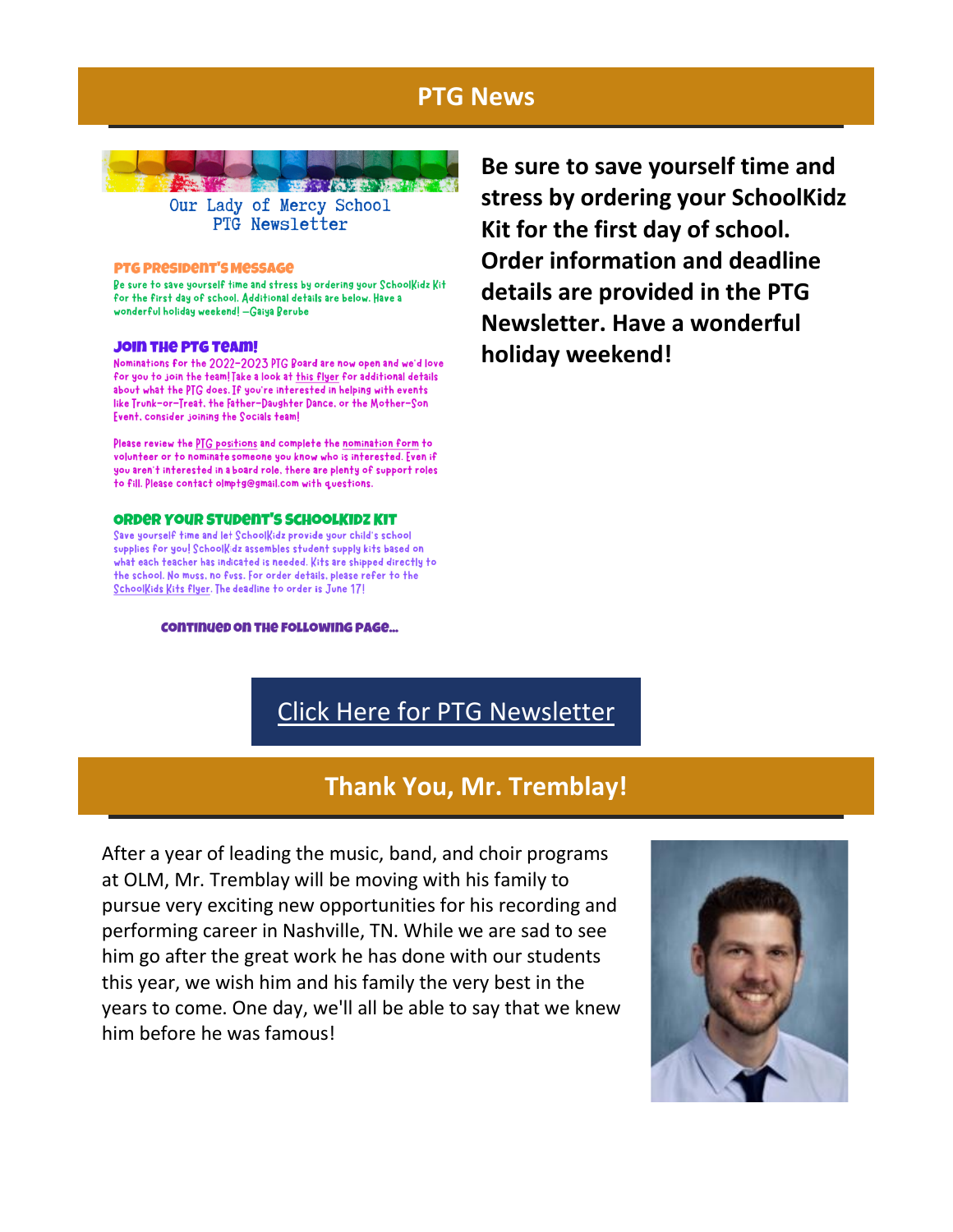## **2022-2023 School Calendar**

# **Please click on the link below for a copy of our 2022-2023 School Calendar!**

[2022-2023 School Calendar](https://r20.rs6.net/tn.jsp?f=001dYzLyaQnjQfRidMx3t325AL8A3IIIQlreCtVbzv2GgyOu90ZXagM8rDqc3iqdR-OnQbvc2bxENqDYFTUKZKLSLF2hiBw9Oj_2tx8RTsAvu70xP49IJ5pjCml4FviyBdZceoW22AUWw_Hjot7AQPK0SbEI-fBhlv9YfgvEZMy2-vTXREARnLnyg5TVFjzgNoKNxjUpz7S6jLcE4hRZGx_P4mNMndsnioCMiGoDEt4Z9Y=&c=&ch=)

**COVID...Apparently It's Still Here...**

## **Do you have questions about current COVID-related school policies? Then please read this carefully!**

With the COVID-19 pandemic moving toward an endemic, and with the Rhode Island Department of Health relaxing restrictions related to COVID-19, we have been able to make more adjustments to our practices. We have moved many aspects of our school day back to "normal," and while we hope that we will continue to move in this direction, please bear in mind that all of our practices are subject to change based on the needs of our school community. With that in mind, here are a few highlights that are important for families to know:

- Individuals who test positive for COVID-19 must still isolate for ten days and return on Day 11.
	- They MAY return to the school building between Days 6 and 10 IF they are completely free of COVID-19 symptoms AND test negative for COVID-19 (COVID-19 tests will be available at school for students wishing to test for re-entry) AND wear a well-fitting mask through Day 10.
- Household contacts of people positive for COVID-19 must quarantine for five days from their last contact with the positive individual. They may return on Day 6 from their last contact IF they are asymptomatic.
- Household contacts are the only close contacts now required to quarantine. **We are no longer conducting contact tracing of COVID-19 cases in the school building.**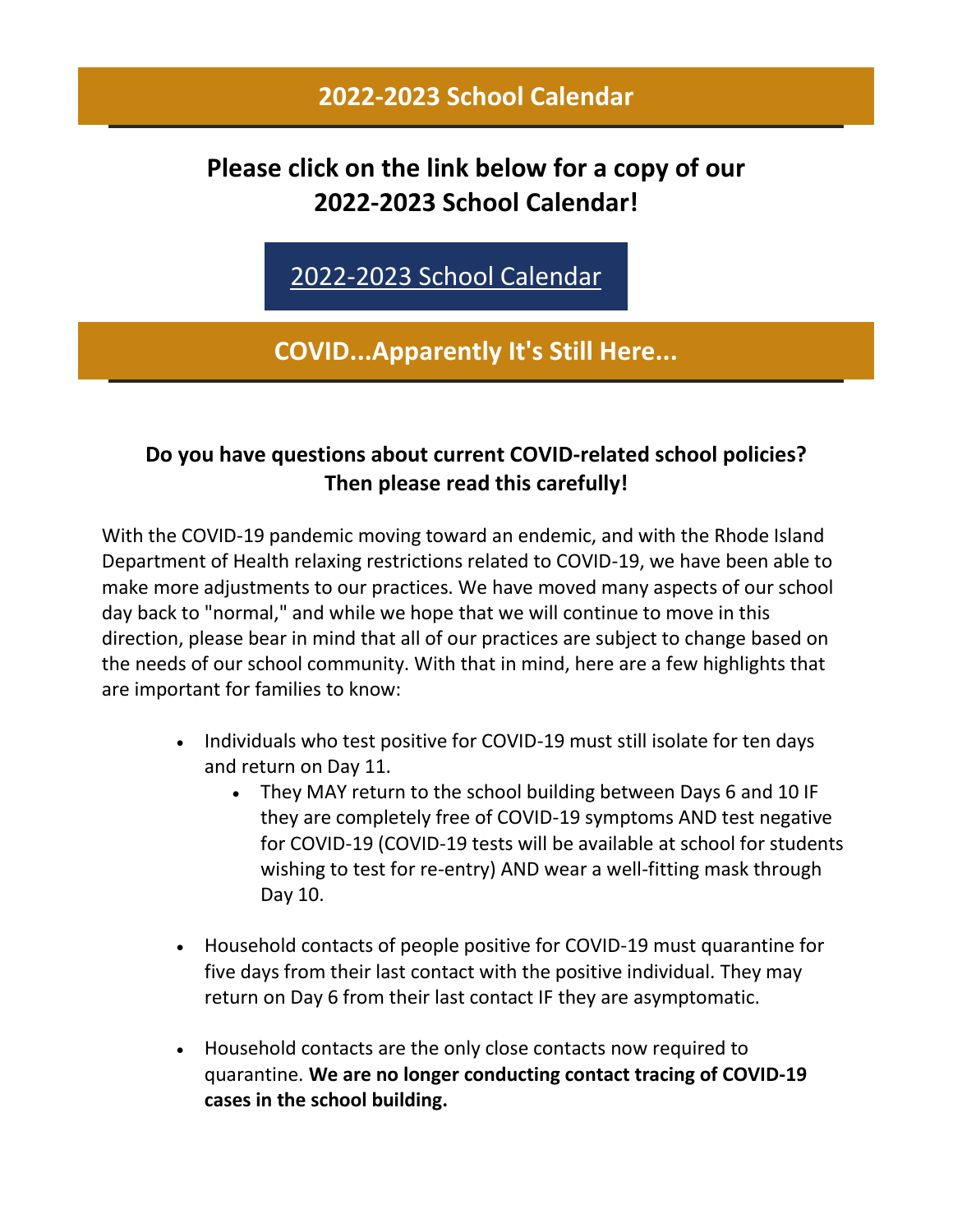- In the event of a positive COVID case in the school building, we will notify the families in the affected class, but testing or quarantine will not be required of anyone.
- **Students must continue to stay home and contact Mrs. Fleury for directions for return if they have any of the following symptoms**:
	- Fever of 100.4 degrees or higher
		- Must allow 24 hours after resolution of symptoms to return to school building
	- Vomiting or Diarrhea
		- Must allow 24 hours after resolution of symptoms to return to school building
	- New Cough
	- New Loss of Taste or Smell
	- Shortness of Breath or Difficulty Breathing

Students with more minor symptoms are free to attend school. Please however, note that **Mrs. Fleury always has the authority as the medical professional on our staff to determine that a child should not be in class for medical reasons.**

- With contact tracing no longer in effect, we are loosening restrictions in regard to visitors and volunteers in the building. **Teachers may now welcome parent volunteers under the following circumstances:**
	- Volunteers have an up-to-date BCI and Safe Environment Training (please check with Mrs. Buonaccorsi if you are not sure of your status).
	- Volunteers are free of the symptoms noted above.
	- Volunteers are serving the needs of our students under the leadership of our teachers.
- With the pandemic shifting to an endemic state, we are shifting our decision-making calculus in classrooms to more heavily weight our students' educational needs, as opposed to their safety needs. You may notice more flexible seating arrangements in classrooms and less social distancing around the school building. You may also see greater levels of partner work and group work in classrooms.
- We will continue to prioritize ventilation, air filtration, and hand hygiene at all times in order to help manage our transition to an endemic and continue to promote our students', teachers' and families' health.